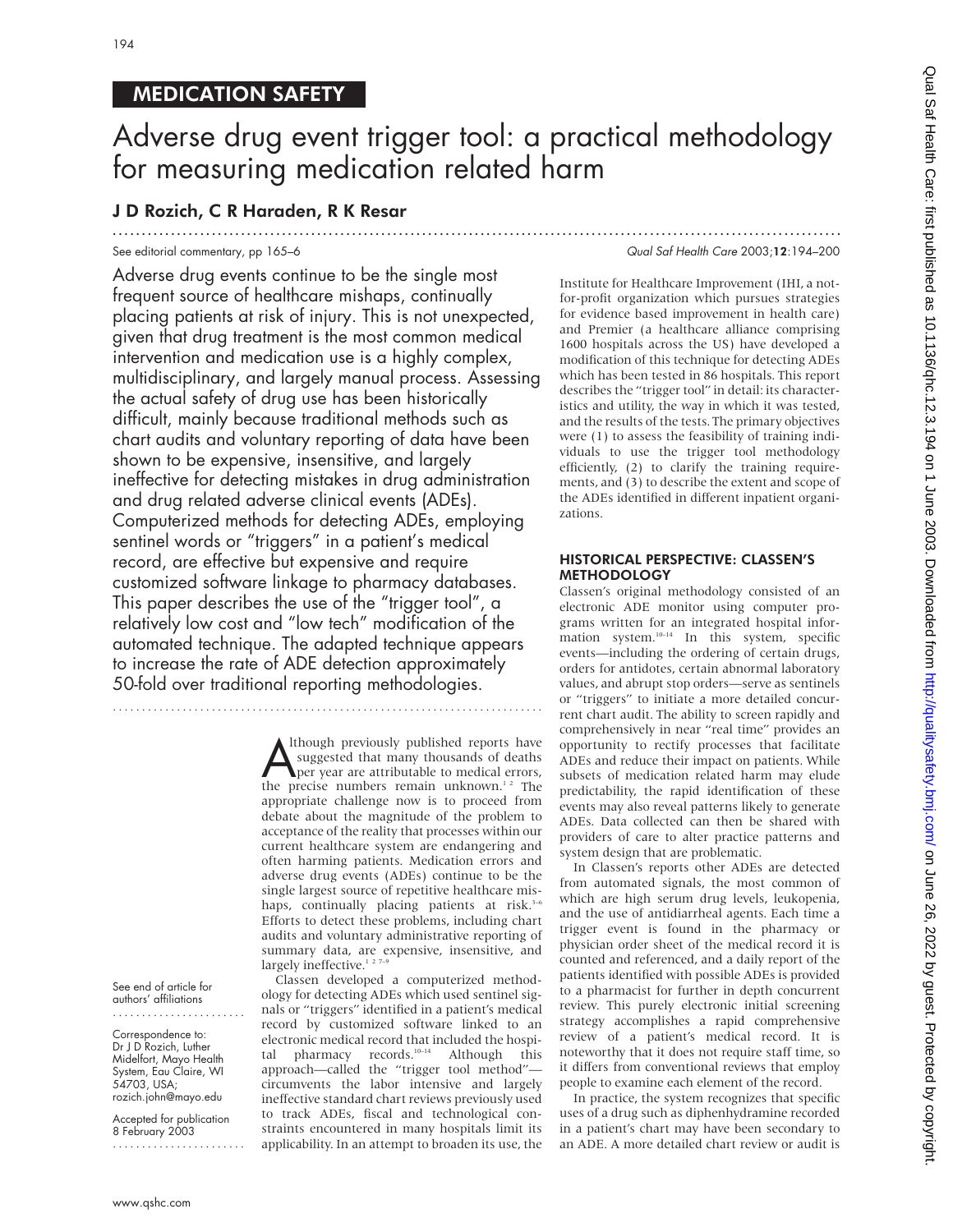# Box 1 Redesign team

In January 1999 a group of pharmacists, physician administrators, clinicians, nurses and administrators began examination of the medication delivery system. Members represented a diverse group of experts in computerized pharmacy order entry (CPOE) systems, screening, and surveillance of medication errors. Their initial concerns were to clarify the terminology and focus of activity to reduce harm to patients. They continued to meet over the next 24 months, ultimately involving many organizations including the Mayo Health System, Bon Secor, Atlantic Health, Cleveland Clinic, and the University of Kentucky.

subsequently conducted by trained reviewers to determine the nature of the drug's use. If the drug was used in response to an ADE, that fact is documented, but if it was used for some other reason such as sedation, then no further action is needed. One can appreciate that the second phase of the process in which reviewers examine the medical record requires individuals who can discriminate between ADEs and other uses of medications in the medical record. Thus auditors or those reviewing the medical record must have a working knowledge of the medical environment. Importantly, even with these reviewers some interobserver variation inevitably occurs in the second phase of the detailed examination of the medical record. However, with training and a medical background,\* the variation among reviewers is minimal.

### THE NEED FOR EXPANDED TRIGGER METHODOLOGY

The central goal of Classen's original effort was the development of a rapid and comprehensive methodology to screen for ADEs as they are a direct source of potential harm to patients. Furthermore, the provision of a platform for a new methodology of comprehensively screening medical records was attractive to many because it departed from traditional attempts to identify errors. The conventional method of sifting through the medical record to uncover errors was expensive and largely ineffective. The results were variable and the usefulness of the data was limited as errors and harm are different concepts, each requiring distinct corrective responses. Finally, the original work by Classen required expertise and capital in developing software to monitor pharmacy and medical activity. These investments limited the spectrum of healthcare facilities able to adopt this groundbreaking methodology. Thus, given the widespread recognition that ADEs remain the most common source of harm for patients, a growing consensus within health care sought a broader application of responsive solutions.

In response to this developing appreciation for the potential role of ADEs in patient harm, in January 2000 IHI and Premier convened a group of experts from many healthcare organizations to develop a model for a redesign of the medication system (box 1).

A key requirement was the development of a robust measurement tool to detect ADEs that was applicable throughout the healthcare system. A full appreciation of why

.............................................................

\*Medical background is a generic term used in this paper to underscore that nurses, laboratory, medical informatics, and pharmacy technicians, administrators and physicians were participants in learning the trigger tool technique. The distinction is to underscore the concept that individuals unfamiliar with the medical record or any aspect of medical practice are unlikely to become competent in the role of reviewing or auditing medical records with the trigger tool.

# Box 2 Categories of harm based on NCC MERP classifications of errors

- Category E: harm that contributed to or resulted in temporary harm to the patient and required intervention.
- Category F: harm that contributed to or resulted in temporary harm to the patient and required initial or prolonged hospitalization.
- Category G: harm that contributed to or resulted in permanent patient harm.
- Category H: harm that required intervention to sustain life.
- Category I: harm that contributed to or resulted in the death of a patient.

the effort focused on ADEs is noteworthy in that it underscores the divergence from traditional concepts of error as a surrogate for harm. An important component of the training to reduce variation is to define and identify ADEs accurately and reliably. The collaborative used the World Health Organization's definition for ADEs as "a response to a drug which is noxious and unintended and which occurs at doses normally used in man for prophylaxis, diagnosis, or therapy of disease, or the modification of physiological function".<sup>15</sup> ADEs were then further examined by participants who attempted to classify them as mild, moderate, or severe. This was refined even further as the magnitude of harm suffered by a patient was then classified into subsets of data using the index of the National Coordinating Council for Medication Error Reporting and Prevention (NCC MERP; www.nccmerp.org/dangerousabbr.htm). The NCC MERP classification has five categories (E–I) ranging from category E, defined as harm that contributed to or resulted in temporary harm that required intervention, to category I which is the most serious and is defined as harm that contributed to or resulted in the death of a patient (box 2).

This conceptual distinction is predicated on the more comprehensive definition of ADEs and their direct linkage to clinical outcomes compared with medication errors.<sup>16</sup> A medication error involves any mishap or mistake in the administration of a drug, including those that have no meaningful negative clinical effects. Error is thought to support the concept of preventability and is thus process focused. An ADE, as defined by the WHO (see above), is focused on harm to the patient and is outcome focused. Although the definition of medication errors therefore includes more events than ADEs, it fails to account for the unintended effects of drugs that are given appropriately but still have unintended negative outcomes. The concept of ADEs is therefore intended to include any and all results that place patients at risk or expose them to harm.

Importantly, the redesign team felt that, since the accuracy of the adapted trigger tool had not been validated and was unlikely to be reliable across institutions, it should not be used as a benchmarking tool between institutions. Moreover, the team was concerned that comparisons of ADE rates across institutions could be counterproductive as a benchmark, serving to cause unwarranted anxiety or inappropriate security. The team's efforts were therefore directed toward the creation of a measurement tool that could be easily understood and relatively simple to teach. The modified tool needed to be flexible enough to be useful across a diverse spectrum of healthcare facilities, including both community hospitals and academic medical centers. It was intended to serve as a standard for examining ADEs within an institution, and as such it required sufficient accuracy, reproducibility, and consistency to establish a baseline rate of ADEs and track them over time. More specifically, as an institution's leadership implements safety concepts resulting in cultural changes, a global measurement of ADEs can help to measure the effect of these efforts.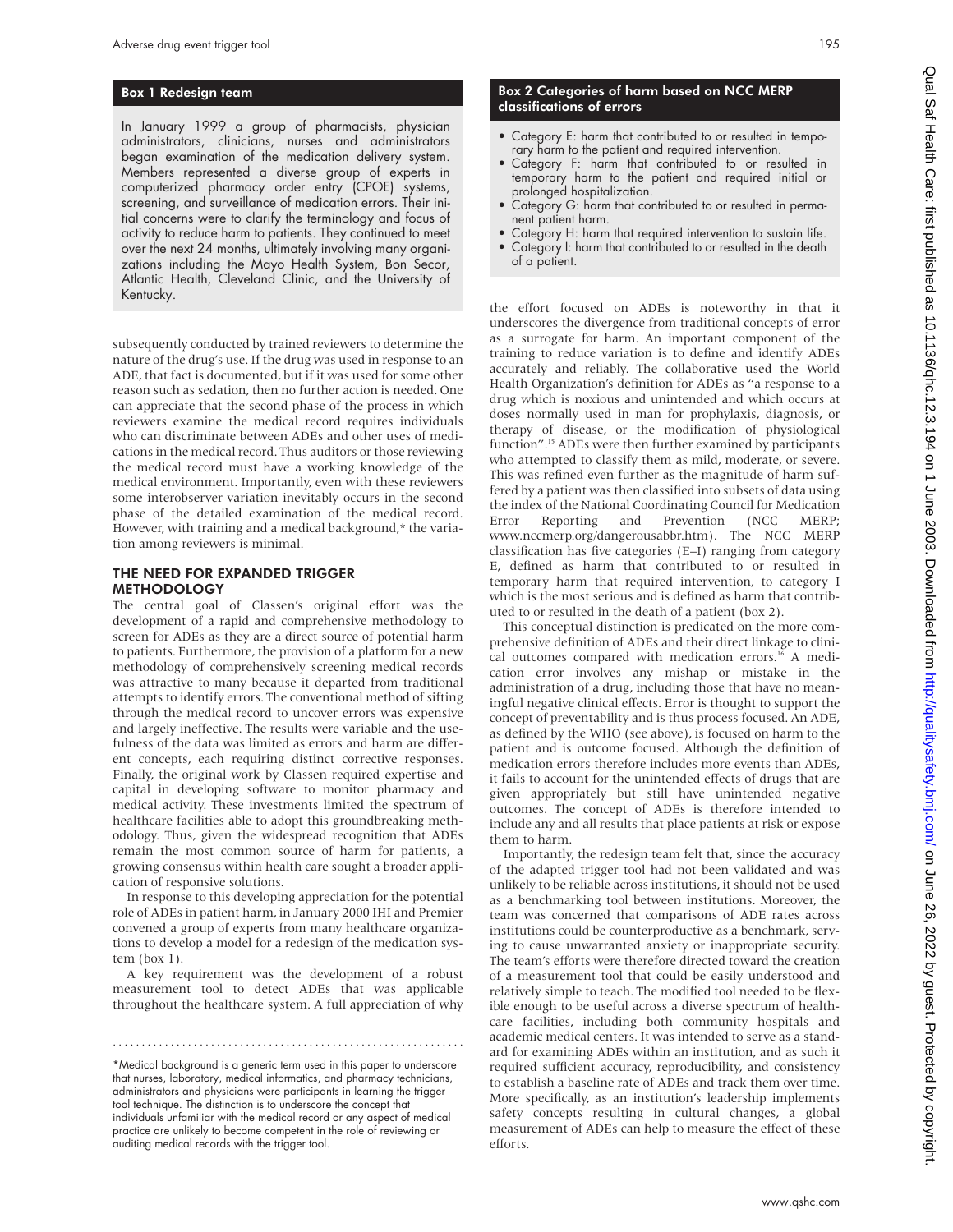| Trigger                                                                         | Process identified                                         |
|---------------------------------------------------------------------------------|------------------------------------------------------------|
| T1: Diphenhydramine                                                             | Hypersensitivity reaction or drug effect                   |
| T2: Vitamin K                                                                   | Over-anticoagulation with warfarin                         |
| T3: Flumazenil                                                                  | Oversedation with benzodiazepine                           |
| T4: Droperidol                                                                  | Nausea/emesis related to drug use                          |
| T5: Naloxone                                                                    | Oversedation with narcotic                                 |
| Tó: Antidiarrheals                                                              | Adverse drug event                                         |
| T7: Sodium polystyrene                                                          | Hyperkalemia related to renal impairment or<br>drug effect |
| $T8: PTT > 100$ seconds                                                         | Over-anticoagulation with heparin                          |
| T9: INR > 6                                                                     | Over-anticoagulation with warfarin                         |
| T10: WBC <3000 $\times$ 10 <sup>6</sup> /µ                                      | Neutropenia related to drug or disease                     |
| T11: Serum glucose <50 mg/dl                                                    | Hypoglycemia related to insulin use                        |
| T12: Rising serum creatinine                                                    | Renal insufficiency related to drug use                    |
| T13: Clostridium difficile positive stool                                       | Exposure to antibiotics                                    |
| T14: Digoxin level > 2 ng/ml                                                    | Toxic digoxin level                                        |
| T15: Lidocaine level >5 ng/ml                                                   | Toxic lidocaine level                                      |
| T16: Gentamicin or tobramycin levels peak > 10 µg/ml,<br>trough $>2$ $\mu$ g/ml | Toxic levels of antibiotics                                |
| T17: Amikacin levels peak > 30 µg/ml, trough > 10 µg/ml                         | Toxic levels of antibiotics                                |
| T18: Vancomycin level >26 µg/ml                                                 | Toxic levels of antibiotics                                |
| T19: Theophylline level $>$ 20 $\mu$ g/ml                                       | Toxic levels of drug                                       |
| T20: Oversedation, lethargy, falls                                              | Related to overuse of medication                           |
| T21: Rash                                                                       | Drug related/adverse drug event                            |
| T22: Abrupt medication stop                                                     | Adverse drug event                                         |
| T23: Transfer to higher level of care                                           | Adverse event                                              |
| T24: Customized to individual institution                                       | Adverse event                                              |

The IHI/Premier redesign team modified this original methodology by training medical staff to audit small numbers of charts efficiently and accurately without using electronic clinical databases, since such information is currently unavailable in many institutions. In a further attempt to broaden the tool's applicability, the number of triggers was expanded to 24 (T1–23, the 24th trigger was left open to facilitate listing of a specific trigger at each organization to allow a degree of "customization", see Appendix 1).

#### Pilot testing and refining the modified trigger tool

Teams of two reviewers from participating institutions tested the adapted trigger tool in an initial pilot program which aimed to test the feasibility of use and to assess the training needs for individuals using the trigger tool. The pilot teams consisting of two individuals were essential elements in the process as one of the central goals was to assess the ease and feasibility of training individuals in the use of the trigger tool methodology. Furthermore, because a key element in obtaining accurate data from the trigger tool review is the experience and training of the two individuals conducting the audit, these teams of two individuals were made up of experienced nurses, pharmacists, and physicians. Using a printed list of the 24 triggers (Appendix 1, table 1), each member of the team reviewed nurses' notes, physicians' orders, physicians' notes, pharmacy records, laboratory values, and vital signs in 10 charts, looking for each of the 24 triggers. For example, the chart might first be examined for the trigger "diphenhydramine", an antihistamine which is of particular interest as it often represents the response of clinicians to an allergic or hypersensitivity reaction to a drug (an obvious ADE). But it is also sometimes used as a sedative or hypnotic agent. If absent, the next trigger was selected and the entire chart was reviewed again. If the trigger was found, the chart was then reviewed for the details of the occurrence of that specific trigger. If its use was in response to an ADE, the reviewer documented the ADE and classified its severity using the NCC MERP shown in box 2).

The pilot teams reported back to the redesign group within 6 weeks, and specific triggers were analyzed, new triggers added, and others discontinued depending on the feedback.

The entire process was then repeated several times over an 8 week cycle. The following standards for record review were developed:

- Reviews were done on closed charts (i.e. discharge summary and coding completed) with a minimum length of hospital stay of 2 days.
- Charts were chosen in a random fashion but excluded obstetrics and behavioral health because of short stays and the use of few medications.
- A goal of 20 minutes for a single chart review was set.
- A medication dose was defined as any administered drug that had a separate charge.
- Blood and blood products were not considered medications because the charges for blood products were not in the pharmacy portion of the billing data.
- The number of medication dosages administered was determined by financial data if available, or by counting the actual daily administration records.

The pilot teams showed that healthcare professionals could be quickly and competently instructed in trigger tool methodology; this process also validated the consistency and accuracy of the technique. Following the initial pilot testing, teams from all hospitals were personally introduced to the use of the trigger tool by the pilot redesign team. Members of the redesign team either travelled to healthcare systems and facilities to educate interested staff and oversee implementation of the audit process or gave instruction on the use of the tool at medication safety collaborative meetings sponsored by IHI or Premier. A trigger tool kit was developed with examples, standards, and explanations to complement the in-person instruction. The pilot teams found that medical professionals could be rapidly trained to use the trigger tool with consistently reproducible results.

#### Testing the trigger tool on a broader scale

To establish the use of the trigger tool on a broader scale, 86 hospitals in four different medication safety collaboratives were recruited over an 18 month period from June 1999. Training of new reviewers took an average of 30–60 minutes.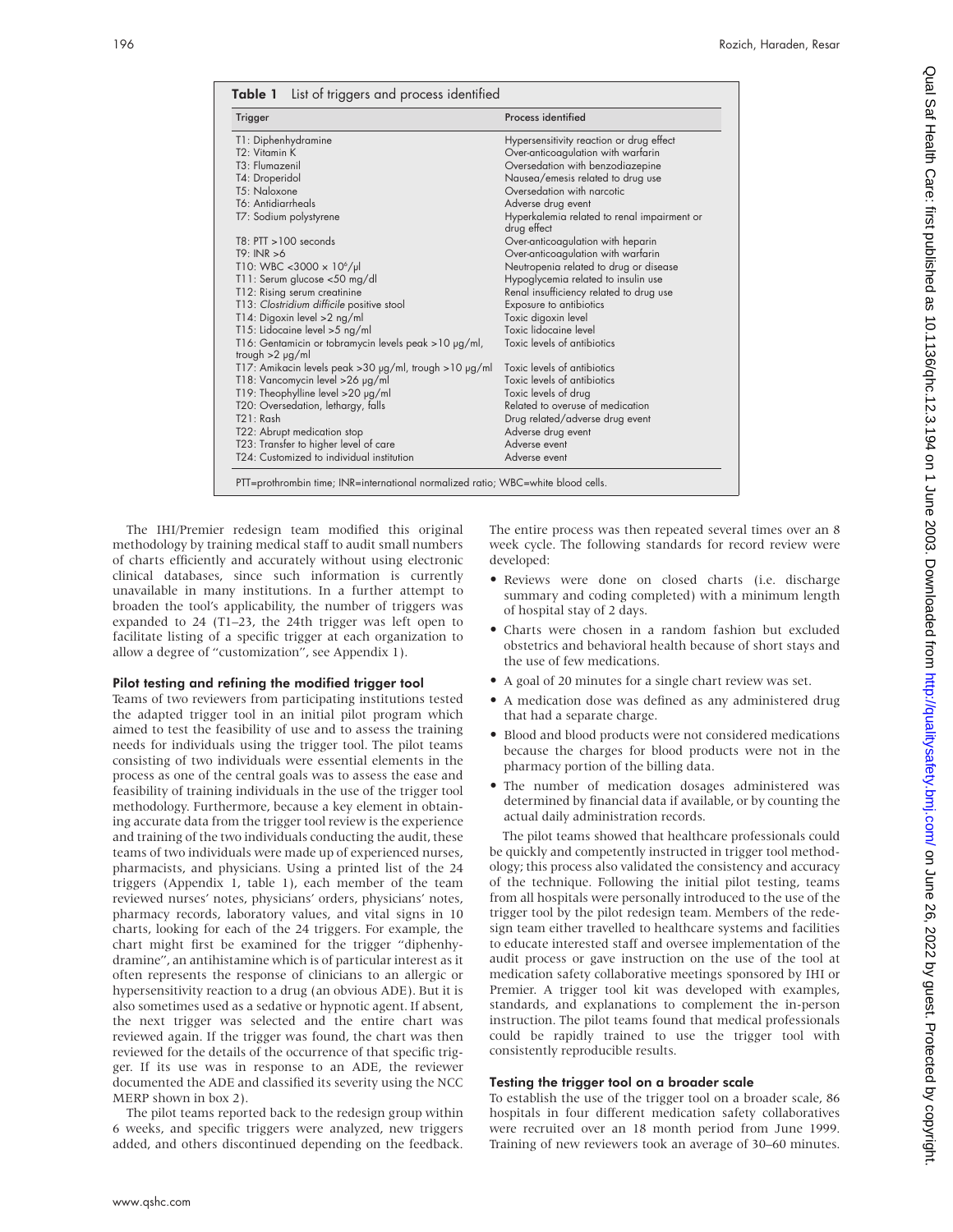|       | <b>Table 2</b> Summary data for each group participating in the program |            |                      |           |                |          |
|-------|-------------------------------------------------------------------------|------------|----------------------|-----------|----------------|----------|
| Group | Hospitals (n)                                                           | Charts (n) | ADE <sub>s</sub> (n) | Doses (n) | % administered | ADE/1000 |
|       | 30                                                                      | 664        | 139                  | 53256     | 22.4           | 2.61     |
|       |                                                                         | 1040       | 274                  | 110562    | 24.2           | 2.47     |
|       | 23                                                                      | 823        | 222                  | 87316     | 23.6           | 2.52     |
|       | 18                                                                      | 310        | 85                   | 17662     | 29.3           | 4.81     |
| Total | 86                                                                      | 2837       | 720                  | 268796    | 24.9           | 2.68     |

ADE=adverse drug event.

Data for number of hospitals, charts reviewed, ADEs identified, total number of doses of medications administered, percentage of ADEs of total charts (or admissions) reviewed, and number of ADEs per 1000 doses of medication administered. Individual hospital data from each group are not identified as it<br>is emphasized that these are summary data. Within any group all reviews

Group 1 is composed primarily of community hospitals; group 2 is a mixture of large academic centers and community hospitals and represented the IHI redesign group hospitals; group 3 is a mixture of academic and community hospitals; group 4 is a mixture of academic and community hospitals with a high proportion of pediatric hospitals.

Trainers recommended that the first 10 charts should be reviewed using a "buddy system" to confirm competency in the use of the trigger tool. The buddy system paired an experienced auditor with a trainee, and the training was continued until the trainee was judged to be proficient. The training process emphasized the difference between a standard chart review and a trigger review, and took no longer than one hour per trainee. With a little experience, the review of 10 charts took 2–3 hours. Based on the time for training and review of charts, the redesign team was satisfied that the two person pilot teams consistently demonstrated the operational feasibility of the trigger and that training was relatively straightforward.

#### Feasibility of training and reporting of data

A total of 86 hospitals reviewed 2837 charts using the trigger tool methodology as outlined above. As previously noted, reviews were done on closed charts—that is, discharge summary and coding completed—with a minimum length of hospital stay of 2 days, so "real time" data entry with the patient still in the hospital was not accomplished. The hospitals were grouped as follows: group 1, primarily community hospitals; group 2, large academic centers and community hospitals that participated in the IHI redesign; group 3, non-participating academic and community hospitals; and group 4, academic and community hospitals with a higher proportion of pediatric hospitals than the other groups. The final grouping of the various organizations in groups 1–4 was based partly on the timing of their joining the medication safety collaborative as well as on its characteristics (academic versus community hospital system or pediatric). Thus, as groups joined the study at different times, their initial efforts began at distinct intervals which resulted in different groups being formed depending on the schedules and logistics of participation.

The four hospital groups reported ADEs per 1000 doses of medication administered, and the percentage of all reviewed charts with ADEs (table 2). There were differences in the use of the ADE data by the different hospital groups, even though all groups derived their ADE rates in a uniform and consistent manner. For example, only group 2 hospitals (1040 charts with 274 ADEs) classified the ADEs using the NCC MERP index, and two groups (groups 1 and 2; 1704 charts with 413 ADEs) tracked positive triggers that led to an ADE. The trigger review of all 2837 charts for all four groups revealed 720 ADEs out of a total of 268 796 medication doses delivered. ADEs per 1000 doses ranged from 2.47 to 4.81 across hospitals, with an average ADE rate per 1000 doses of 2.68. The consistency in the ADE rates per 1000 doses largely eliminated concerns of highly variable rates of ADEs being reported from different groups.

An important exercise was performed using a subset of participating hospitals (group 2, table 2) who collectively represented a group with significant experience in chart review to

|          | <b>Table 3</b> Number of adverse drug<br>events (ADEs) from hospitals in group 2<br>classified according to the NCC MERP<br>definition of harm (see box 2) |
|----------|------------------------------------------------------------------------------------------------------------------------------------------------------------|
| Category | No of ADEs                                                                                                                                                 |
| F        | 219                                                                                                                                                        |
|          | 34                                                                                                                                                         |
|          |                                                                                                                                                            |

H 13  $\sqrt{5}$ 

detect ADEs. They attempted to establish concordance between the trigger methodology described in this report and more traditional methods of ADE identification such as incident reports, pharmacy interventions, and E codes. Of the 274 ADEs found in the charts of this group of hospitals, only five (1.8%) were identified by the more established or traditional reporting methodologies. These data suggest that training of large numbers of professionals to use the trigger tool is both achievable and results in consistent reliable data that are not obtainable by conventional methodology.

#### Scope and extent of ADEs

The subset of participating hospitals (table 2, group 2) reported ADEs per 1000 doses of medication which were then further categorized as previously described using the NCC MERP index. Use of this classification showed that the majority of ADEs fell into category E (table 3). Category E events are defined as those that required intervention but resulted in only temporary harm; these represented 219 out of 274 total events (79.9%). A smaller percentage involved more serious harm categories—for example, category I events, defined as those in which the ADE was judged to have contributed to the death of a patient, were found in five out of 274 events (1.8%); 13 of the 274 ADEs (4.7%) were category H events, defined as those that required intervention to sustain life, and in the remaining categories (E, F, and G) there were 256 ADEs (93.4% of the total).

A more detailed listing of the trigger tool audit summaries is shown in table 4. Data for groups 1 and 2 included 1704 charts and, using the 24 triggers shown in Appendix 1, a total of 2187 different triggers were found within the medical record; 413 represented true ADEs. The trigger that was most frequently positive was use of an antiemetic (T4) which was found 916 times, with 64 ADEs ascribed to its use (6.9% of total ADEs). The trigger with the highest percentage yield of ADEs was T22, an "abrupt medication stop", which was found 248 times with 86 ADEs attributed to its use (35%). Table 4 provides a spectrum of trigger discovery coupled to ADEs ranging from T15 (lidocaine level  $>5 \mu g/ml$ ) which occurred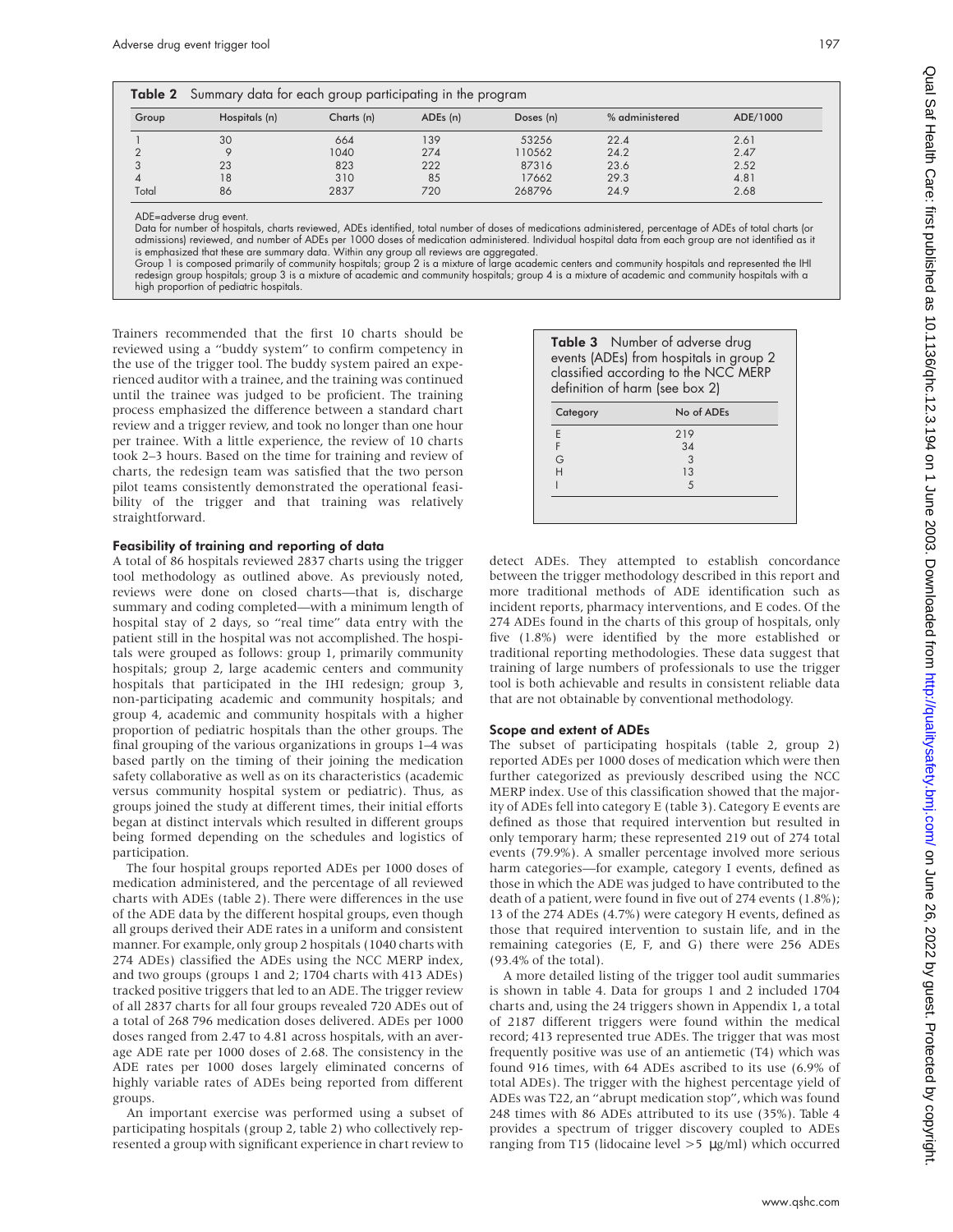|                | Table 4 Adverse drug events (ADEs) identified using |
|----------------|-----------------------------------------------------|
|                | the trigger tool from 1704 charts reviewed from     |
| groups 1 and 2 |                                                     |

| Trigger         | No of positive triggers                                                                                                                                                                                                                                                                                                                         | No of ADEs     |
|-----------------|-------------------------------------------------------------------------------------------------------------------------------------------------------------------------------------------------------------------------------------------------------------------------------------------------------------------------------------------------|----------------|
| T1              | 248                                                                                                                                                                                                                                                                                                                                             | 38             |
| T <sub>2</sub>  | 50                                                                                                                                                                                                                                                                                                                                              | 10             |
| T <sub>3</sub>  | 13                                                                                                                                                                                                                                                                                                                                              | 10             |
| <b>T4</b>       | 916                                                                                                                                                                                                                                                                                                                                             | 64             |
| T <sub>5</sub>  | 81                                                                                                                                                                                                                                                                                                                                              | 19             |
| T6              | 53                                                                                                                                                                                                                                                                                                                                              | 13             |
| T <sub>7</sub>  | 35                                                                                                                                                                                                                                                                                                                                              | $\overline{7}$ |
| T <sub>8</sub>  | 45                                                                                                                                                                                                                                                                                                                                              | 13             |
| T <sub>9</sub>  | 8                                                                                                                                                                                                                                                                                                                                               | $\overline{4}$ |
| <b>T10</b>      | 48                                                                                                                                                                                                                                                                                                                                              | 21             |
| T11             | 9                                                                                                                                                                                                                                                                                                                                               | 3              |
| T12             | 35                                                                                                                                                                                                                                                                                                                                              | 6              |
| <b>T13</b>      | 10                                                                                                                                                                                                                                                                                                                                              | 4              |
| T14             | $\overline{4}$                                                                                                                                                                                                                                                                                                                                  | 1              |
| T15             | $\mathbf 0$                                                                                                                                                                                                                                                                                                                                     | $\mathbf 0$    |
| T16             | 45                                                                                                                                                                                                                                                                                                                                              | 10             |
| T17             | 1                                                                                                                                                                                                                                                                                                                                               | $\mathbf 0$    |
| T18             | 0                                                                                                                                                                                                                                                                                                                                               | $\mathbf 0$    |
| T19             | $\overline{2}$                                                                                                                                                                                                                                                                                                                                  | $\mathbf 0$    |
| T <sub>20</sub> | 9                                                                                                                                                                                                                                                                                                                                               | 3              |
| T21             | 176                                                                                                                                                                                                                                                                                                                                             | 53             |
| T <sub>22</sub> | 248                                                                                                                                                                                                                                                                                                                                             | 86             |
| T <sub>23</sub> | 71                                                                                                                                                                                                                                                                                                                                              | 32             |
| T <sub>24</sub> | 80                                                                                                                                                                                                                                                                                                                                              | 18             |
|                 | Individual triggers (shown in appendix 1) were used and summary<br>data for each category are listed. The most common positive triggers<br>identified were the use of diphenylhydramine, antiemetics,<br>oversedation, and abrupt stoppage of medications. The most common<br>ADEs involved anticoagulants, sedatives and pain medications, and |                |

zero times to T4 (use of an antiemetic) which occurred 916 times with 64 ADEs (as noted above).

#### **DISCUSSION**

antibiotics and insulin.

This report describes a practical and efficient method for quantifying the occurrence of ADEs in inpatients. We have examined data in more than 2800 charts from 86 different hospitals with more than 268 000 separate medication doses using a trigger tool to uncover ADEs. Using teams of two healthcare professionals we found that the trigger tool can be efficiently and consistently applied to describe the extent and scope of the ADEs identified in different inpatient organizations. Such data supplement incident reports and pharmacy interventions as a way of defining the level of ADEs in an organization. Most importantly, the trigger enables organizations to monitor longitudinally the changes in ADE rates in response to strategies designed to improve clinical safety.

Professional staff were able to use the methodology effectively after receiving a modest amount of training. Training sessions included a single hour of detailed instruction during which each trainee examined 10 charts. Instructors were able to impart the fundamentals of the trigger tool and to test individual competency levels during a single session.

This report expands on the use of the trigger approach for identifying medication errors and ADEs reported previously by Classen.<sup>10–14</sup> His pioneering development of a methodology that moves beyond medication and drug events to additional clinical events such as hypotension or bleeding complications is significant, providing an information infrastructure for quantifying and ultimately intervening to improve clinical outcomes.12 13 Our efforts were directed towards creating a tool for investigating clinical events associated with harm that could be more widely applied than Classen's technology dependent instrument. To our knowledge, the methodology in our report has not been used previously. Our success in implementing this "low tech" and relatively low cost program in

hospitals across a range of healthcare systems markedly increases the potential generalizability of our findings.

An important step in the development of this methodology was the recognition that the reporting of harm related to medication use must not be confused with the reporting of medication errors, since most medication errors rarely result in harm to patients. $1-3$  For example, under many definitions the failure to give a medication such as diazepam at exactly the correct time constitutes a medication error but, intuitively, we understand that giving the drug within 1 or 2 hours of the target dosing time is unlikely to expose the patient to harm. This understanding does not negate the importance of prompt administration of medications, but does underscore the fact that for many drugs the timing of administration allows for tolerance without compromising patient benefit and safety. In contrast, the concept of an ADE recognizes the importance of the adverse effects for the patient of drug administration, whether or not the drug was "correctly" administered.<sup>3-6</sup> Organizations that fail to recognize the difference between medication errors and ADEs may concentrate their efforts on systems that improve the accuracy of drug administration but that produce only marginal reductions in patient harm.

The identification of ADEs has traditionally occurred with incident reports, pharmacy interventions, or health care financing administration error codes. Classen *et al* described a trigger identifier within a computerized hospital information system that uncovered significantly more clinically relevant drug related events than traditional methods of detection.<sup>10-14</sup> Our data support the notion that traditional incident reports do not realistically quantify the true rate of ADEs as only five (1.8 %) of the 274 identified using the trigger tool were filed as "incidents". This report expands the work of Classen by showing that the trigger, even without the use of electronic databases, can be widely used to detect clinical drug administration events associated with harm.10 12 The trigger tool can therefore realistically be expected to be useful in improving clinical processes.

The increased scope of the use of the trigger can be more readily appreciated if the definition of clinical harm is made broader. For example, the use of narrowly focused triggers such as the administration of flumazenil or naloxone as a screen for potential ADEs is only a limited application of the tool. These agents, used intravenously for competitive intravascular binding of narcotic/sedatives to reverse their clinical effects, are frequent "indicators" of ADEs. But the concept of the trigger can be expanded beyond medication related events directly to a wide range of adverse clinical outcomes such as hypotension and fluid overload, which can themselves serve as triggers for the detection of less than optimal care in different clinical environments. Such adverse events can be extremely difficult to uncover using traditional reporting methodology such as incident reports.

#### Limitations

There are several potential limitations to the use of the trigger tool for quantifying ADEs. Firstly, universal agreement on accepted methodology for assessing the actual rate of ADEs is lacking. This absence of a "gold standard" for measuring the "true" rate of ADEs has created confusion and resulted in underreporting of ADEs. Perhaps the trigger methodology may gain acceptance as a technique to facilitate accurate measurement of ADEs. Furthermore, the lack of an accepted standardized methodology raises concern over variation among reviewers in the detection and reporting of ADEs. Our interobserver variation must also be recognized as a potential limitation of the trigger methodology, but the data presented which involved disparate healthcare organizations suggests that the actual variation is quite small. For example, of the four groups participating in the study, academic, pediatric and community hospitals had consistent rates of ADE detection (table 2). A closely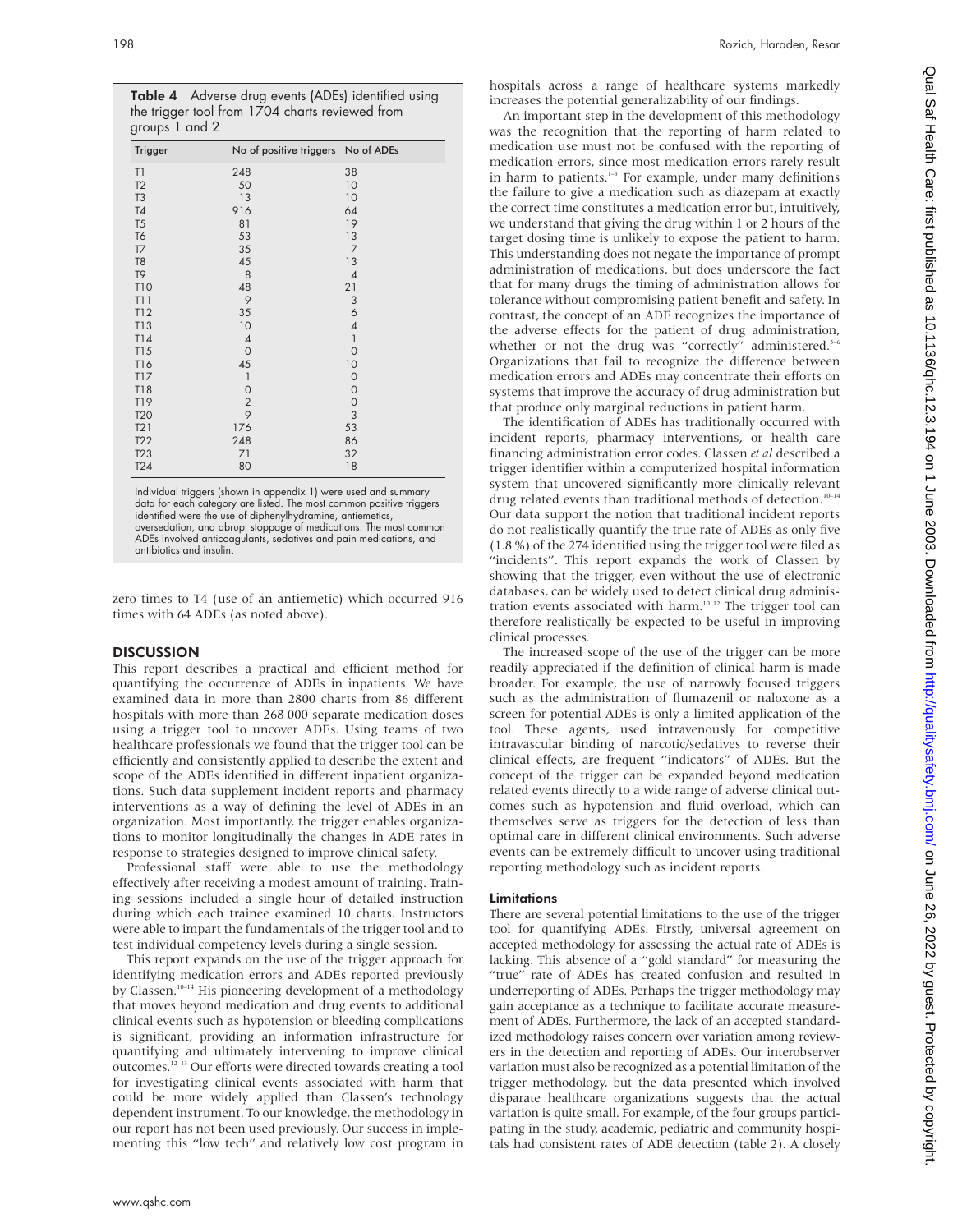#### Key messages

- Traditional efforts to detect ADEs, including chart audits and voluntary administrative reporting of summary data, have failed to improve patient safety.
- A modification of the computerized "trigger tool" developed by Classen to detect ADEs was tested in 86 hospitals.
- Use of the trigger tool requires minimal capital expense, it can be introduced rapidly with focused training sessions, and is reproducible across a broad spectrum of healthcare systems and institutions.
- The trigger tool has the potential to become standardized throughout large healthcare systems, serving as a reference to guide improvements in healthcare processes that affect patient outcomes and safety.

related concern is whether our methodology can be generalized across the spectrum of organizations or facilities delivering health care. This tool must be able to retain accuracy in the detection of ADEs in different systems of health care with reviewers of varying degrees of sophistication in the performance of chart audits.

The transition in methodology, reflecting a change in emphasis from quantifying medication error rates to measuring harm, opens important new opportunities for improvement. Thus, the versatility of the trigger tool enables a focused analysis of clinical events previously hidden from routine assessment and eliminates wasted effort directed towards quantifying errors. It also provides a mechanism for monitoring longitudinally the effect of changes to a system, and whether change has resulted in improvement. In the real world, the complexity inherent within the medical environment cannot entirely eliminate potential or actual harm. However, through use of this tool, participants in the Mayo Health System (and others) are successfully monitoring the effectiveness of initiatives to reduce clinical harm associated with anticoagulation (along with other medication use). The trigger can also efficiently help to detect potential high risk environments, allowing innovative corrective responses. Perhaps because of the ability of the trigger to identify, quantify, and longitudinally monitor ADEs, a full spectrum of programs can be initiated that will impact on their rates, similar to the efforts in anticoagulation use. It is reasonable to hope that, because of the effectiveness of the trigger, specific reductions in ADEs will ultimately translate into greater safety for our patients and reductions in serious medication errors.

#### APPENDIX 1

#### Adverse drug event chart review sheet

The adverse drug event chart review sheet is used by reviewers to identify various triggers (the sentinel words or signals listed below) that may appear in the medical record. Once any of the triggers is found in the medical record, the reviewer must then review the use of the trigger in the context of the care documented. A review of the record will enable the auditor to determine whether the trigger identifies a true ADE.

Look up each of the following drugs. What type of adverse drug reaction would result in the administration of that drug?—for example, protamine sulfate: patient would receive if s/he was given excess heparin.

- T1: Diphenhydramine (Benadryl)
- T2: Vitamin K (Aqua-mephyton)
- T3: Flumazenil (Romazicon)

T4: Droperidol (Inapsine); ondanestron (Zofran); promethazine (Phenergan); hydroxyzine (Vistaril); trimethobenzamide (Tigan); prochlorperazine (Compazine); or metoclopramine (Reglan)

T5: Naloxone (Narcan)

T6: Diphenoxylate (Lomotil), loperamide (Imodium), kaopectate, pepto-bismol

T7: Sodium polystyrene (Kayexalate)

Look up each of the following laboratory tests/results. What type of adverse drug reaction would result in these findings?

- T8: Prothrombin time (PTT) >100 seconds
- $T9.$  INR  $>6$
- T10: White blood cell (WBC) count  $<$ 3000  $\times$  10°/ $\mu$ l
- T11: Serum glucose <50 mg/dl
- T12: Rising serum creatinine
- T13: *Clostridium difficile* positive stool
- T14: Digoxin level >2 ng/ml
- T15: Lidocaine level >5 ng/ml
- T16: Gentamicin or tobramycin levels: peak >10 µg/ml, trough  $>2 \mu g/ml$
- T17: Amikacin levels: peak >30 µg/ml, trough >10 µg/ml
- T18: Vancomycin level >26 µg/ml
- T19: Theophylline level >20 µg/ml

Why might each of the following findings indicate an adverse drug event has occurred?

T20: Oversedation, lethargy, fall, hypotension

- T21: Rash
- T22: Abrupt medication stop
- T23: Transfer to a higher level of care
- T24: Customized to individual institution

#### Adverse drug event chart review procedure

Read through the chart paying particular attention to the following sections:

- Discharge summary: may include adverse events
- Procedure notes (diagnostic, surgical): look at the narrative sections for adverse events
- Physician progress notes: may indicate changes in plan of care related to effects of medications
- Laboratory reports: looking for trigger laboratory results
- Physician orders or Medication Administration Records (MARs): looking for trigger medications
- Nursing flow sheets: looking for altered level of consciousness, skin rash
- Nursing/multidisciplinary progress notes: looking for oversedation, lethargy fall, hypotension, rash, nausea/vomiting, or other adverse events
- Obtain financial data in order to count both medications and individual dosages

If you find a trigger, check "yes" to indicate it was present in the chart. Then read through the appropriate parts of the chart to determine whether the finding was related to medication administration. Sometimes professional judgment will be required to make this determination. For example, a patient received an antiemetic an hour after a narcotic. If the patient continued to receive the narcotic without further antiemetic, the incidents are probably unrelated. If the patient continued to require antiemetics after narcotics, an ADE probably occurred. Some ADEs will result in more than one trigger. Use best judgement in determining the number of ADEs in that situation.

[Note: We are including adverse drug events that led to hospitalization or required transfer to the hospital in our review—for example, took medication, became hypotensive, fell, and was admitted to hospital. We are not including intentional drug overdoses as ADEs, nor is patient death considered "transferred to a higher level of care" in this review.]

#### Process of investigation for positive trigger point

The chart review using trigger points can be very valuable in finding ADEs if the thought process used in the investigation is standardized. The following standardized process will be followed in the chart review.

#### Diphenhydramine

Diphenhydramine (Benadryl) is frequently used for allergic reactions to drugs but can also be ordered as a sleep aid, a preoperative/preprocedure medication, or for seasonal allergies. If the drug has been administered, review the chart to determine if it was ordered for symptoms of an allergic reaction to a drug administered either during the hospitalization or before admission.

#### Vitamin K

Determine whether vitamin K was used as a response to a prolonged prothrombin time (PTT) or INR. If either laboratory value is high,